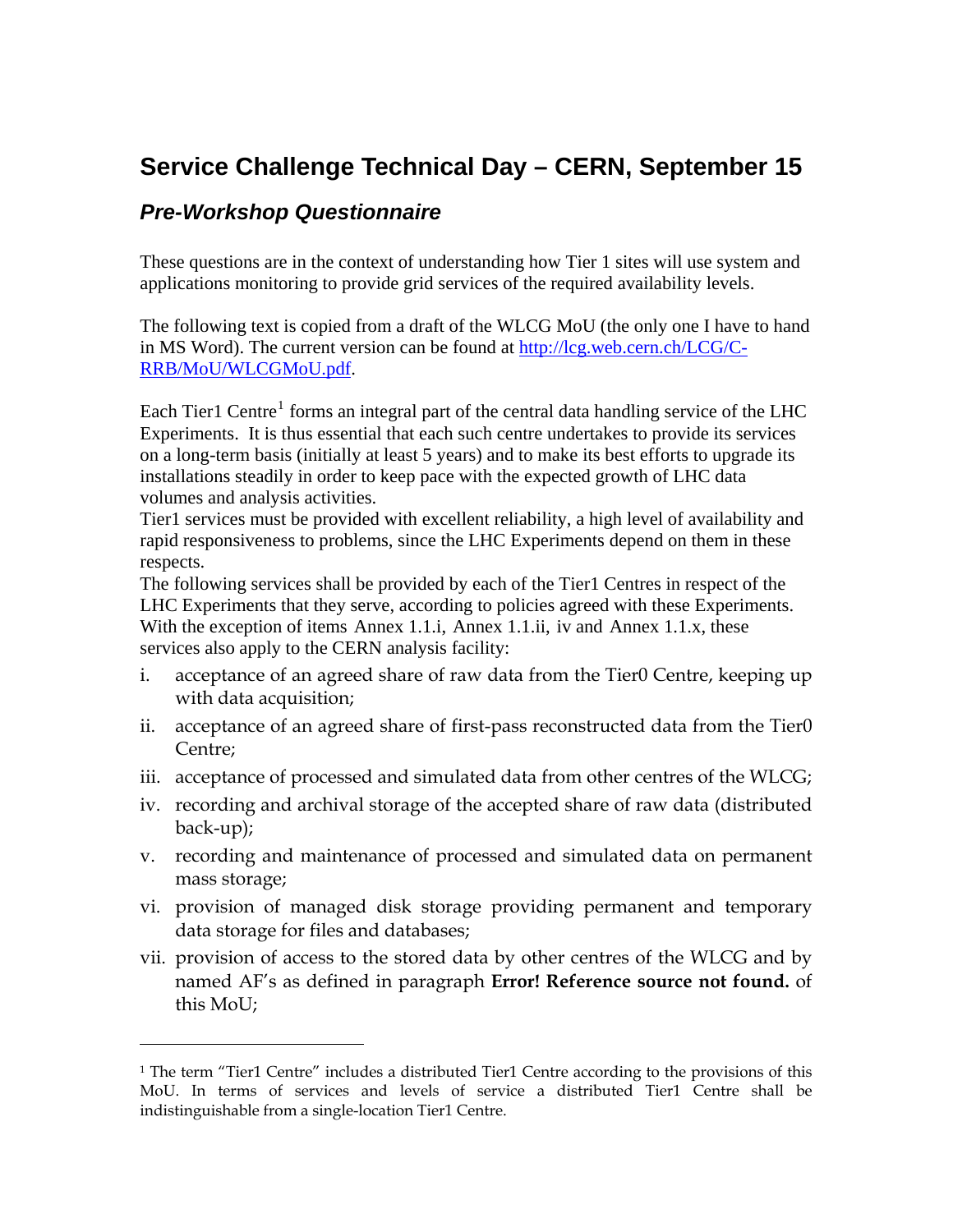viii. operation of a data-intensive analysis facility;

- ix. provision of other services according to agreed Experiment requirements;
- <span id="page-1-0"></span>x. ensure high-capacity network bandwidth and services for data exchange with the Tier0 Centre, as part of an overall plan agreed amongst the Experiments, Tier1 and Tier0 Centres;
- xi. ensure network bandwidth and services for data exchange with Tier1 and Tier2 Centres, as part of an overall plan agreed amongst the Experiments, Tier1 and Tier2 Centres;

xii. administration of databases required by Experiments at Tier1 Centres. All storage and computational services shall be "grid enabled" according to standards agreed between the LHC Experiments and the regional centres.

| <i>Service</i>                                                                                                             | Maximum delay in responding to operational<br>problems |                                                                   |                                                                   | Average availability <sup>Error!</sup><br>Bookmark not defined. measured on<br>an annual basis |                       |
|----------------------------------------------------------------------------------------------------------------------------|--------------------------------------------------------|-------------------------------------------------------------------|-------------------------------------------------------------------|------------------------------------------------------------------------------------------------|-----------------------|
|                                                                                                                            | Service<br>interruption                                | Degradation of the<br>capacity of the service<br>by more than 50% | Degradation of the<br>capacity of the service<br>by more than 20% | During<br>accelerator<br>operation                                                             | At all other<br>times |
| Acceptance of data<br>from the Tier-0 Centre<br>during accelerator<br>operation                                            | 12 hours                                               | 12 hours                                                          | 24 hours                                                          | 99%                                                                                            | n/a                   |
| Networking service to<br>the Tier-0 Centre<br>during accelerator<br>operation                                              | 12 hours                                               | 24 hours                                                          | 48 hours                                                          | 98%                                                                                            | n/a                   |
| Data-intensive analysis<br>services, including<br>networking to Tier-0,<br>Tier-1 Centres outwith<br>accelerator operation | 24 hours                                               | 48 hours                                                          | 48 hours                                                          | n/a                                                                                            | 98%                   |
| All other services <sup>Error!</sup><br>Bookmark not defined. $-$ prime<br>service hours <sup>2</sup>                      | $2$ hour                                               | $2$ hour                                                          | 4 hours                                                           | 98%                                                                                            | 98%                   |
| All other services Error!<br>Bookmark not defined.<br>outwith prime service<br>hours                                       | 24 hours                                               | 48 hours                                                          | 48 hours                                                          | 97%                                                                                            | 97%                   |

The following parameters define the minimum levels of service:

1. Do you feel that you have a full understanding of the functionality and behaviour of the MoU services that you are required to provide?

 $\overline{a}$ 

<span id="page-1-1"></span><sup>2</sup> Prime service hours for Tier1 Centres: 08:00-18:00 in the time zone of the Tier1 Centre, during the working week of the centre, except public holidays and other scheduled centre closures.